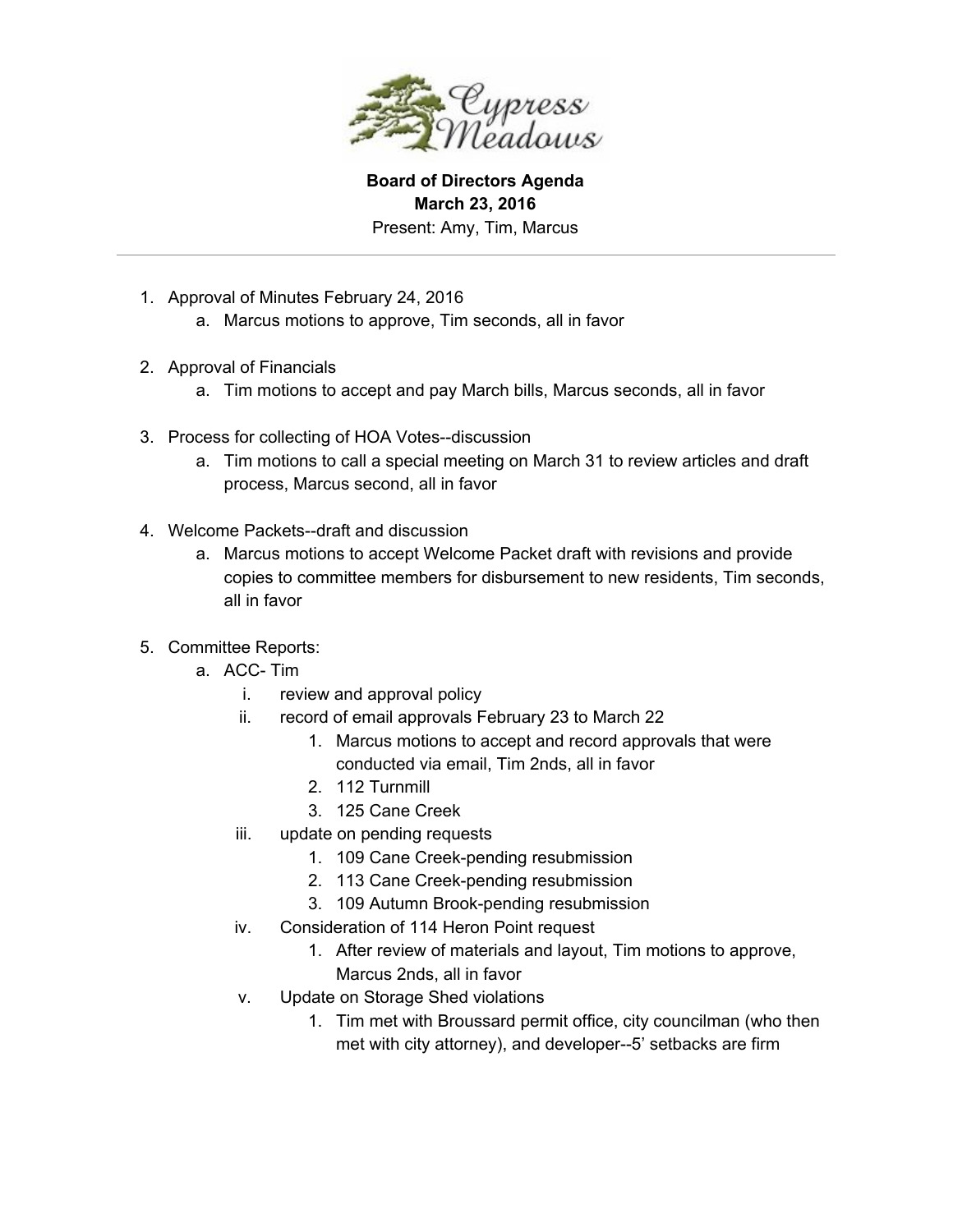- a. Commons Areas-Jarod
	- i. fountain and pond updates
	- ii. landscaping updates
		- 1. Spring color being installed
		- 2. Grass near ponds being maintained
	- iii. Speed limit signs
		- 1. Resident requested decorative speed limit signs. City requirements are for standard recognizable signs on city-owned streets
		- 2. Amy will contact police chief and discuss possible signs at each entry to subdivision
- b. Communications-Amy
	- i. Discussion of community garage sale for several purposes
		- 1. Will attract more buyers if the sale is open to entire neighborhood
		- 2. Will encourage residents to host any sales on days when higher numbers of shoppers will be in area
		- 3. Will deter unwanted looters from scoping out residential property
		- 4. Amy will bring to residents at April meeting to set date
- c. Socials-Amy
	- i. Easter Egg hunt updates--March 26  $@$  11:00
		- 1. Donation of \$200 by Sugar Mill Ventures to purchase eggs, candy, and prizes for hunt
		- 2. Donation of stakes and flagging tape by Stines
		- 3. Donations of cupcakes and finger foods by various residents
		- 4. Egg stuffing will be Thursday, March 24 at Amy's house
		- 5. Set up will be Saturday, March 26 at 9:30
- d. Violations-Marcus
	- i. Updates on reminder notices
		- 1. Notices were sent to residents who had been identified by Violation Committee of a possible violation to covenants. No fines were issued, only a reminder of the covenant and the notification of grace period ending.
	- ii. Approval of Violations Form
		- 1. Discussion and review of Violation Notice and Fine draft copy. Marcus motions to approve, Tim seconds, all in favor
		- 2. Email will be sent to residents who volunteered to serve on violation committee to review the procedure for reporting to encourage consistency in record keeping
		- 3. Grace period for non-ACC issues ends on April 1. ACC related issues (fences and sheds) have until May 1 to correct or get ACC approval for modifications.